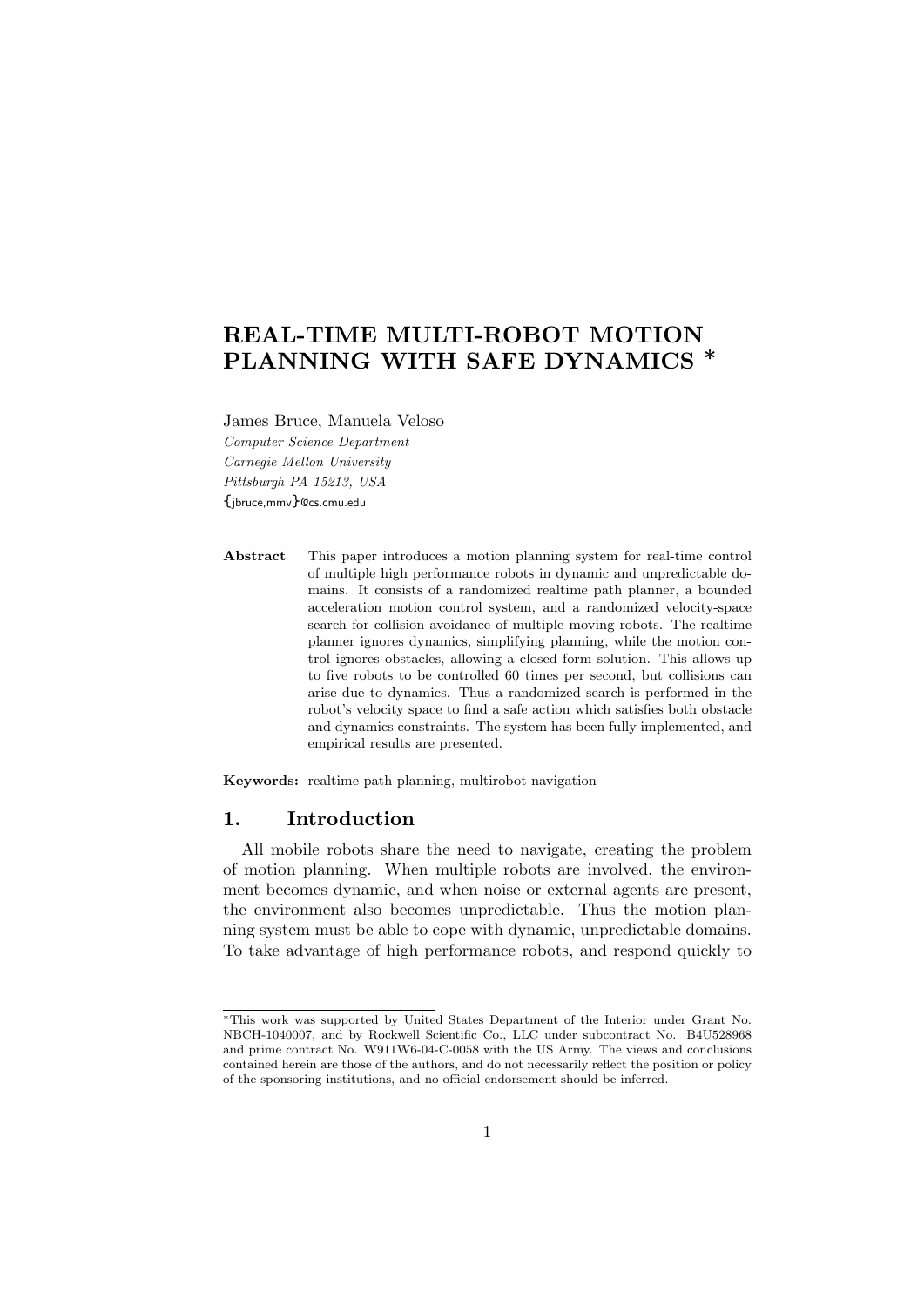external changes in the domain, the system must also run at real-time rates. Finally, navigation at high speeds means respecting dynamics constraints in the robot motion to avoid collisions while staying within the operational bounds of the robot. When multiple robots are introduced, the system must find solutions where no robots collide while satisfying each robot's motion constraints. This paper describes a domain with these properties, and a motion planning system which satisfies the requirements for it. In the remainder of this section, the domain will be presented, and following sections will describe the three major parts of the system mentioned above. The system will then be evaluated in its entirety as to how well it solves navigation tasks.



Figure 1. Two teams are shown playing soccer in the RoboCup small size league (left), and the the overall system architecture for CMDragons (right).

The motivating domain for this work is the RoboCup F180 "small size" league (Kitano et al., 1995). It involves teams of five small robots, each up to 18cm in diameter and 15cm height. The robot teams are entered into a competition to play soccer against opponent teams fielded by other research groups. During the game no human input is allowed, thus the two robot teams must compete using full autonomy in every aspect of the system. The field of play is a carpet measuring 4.9m by 3.8m, with a 30cm border around the field for positioning outside the field of play (such as for free kicks). An earlier (half size) version of the field is pictured on the left of Figure 1. Offboard communication and computation is allowed, leading nearly every team to use a centralized approach for most of the robot control. The data flow in our system, typical of most teams, is shown on the right of Figure 1 (Bruce et al., 2003). Sensing is provided by two or more overhead cameras, feeding into a central computer to process the image and locate the 10 robots and the ball on the field 30-60 times per second. These locations are fed into an extended Kalman filter for tracking and velocity estimation,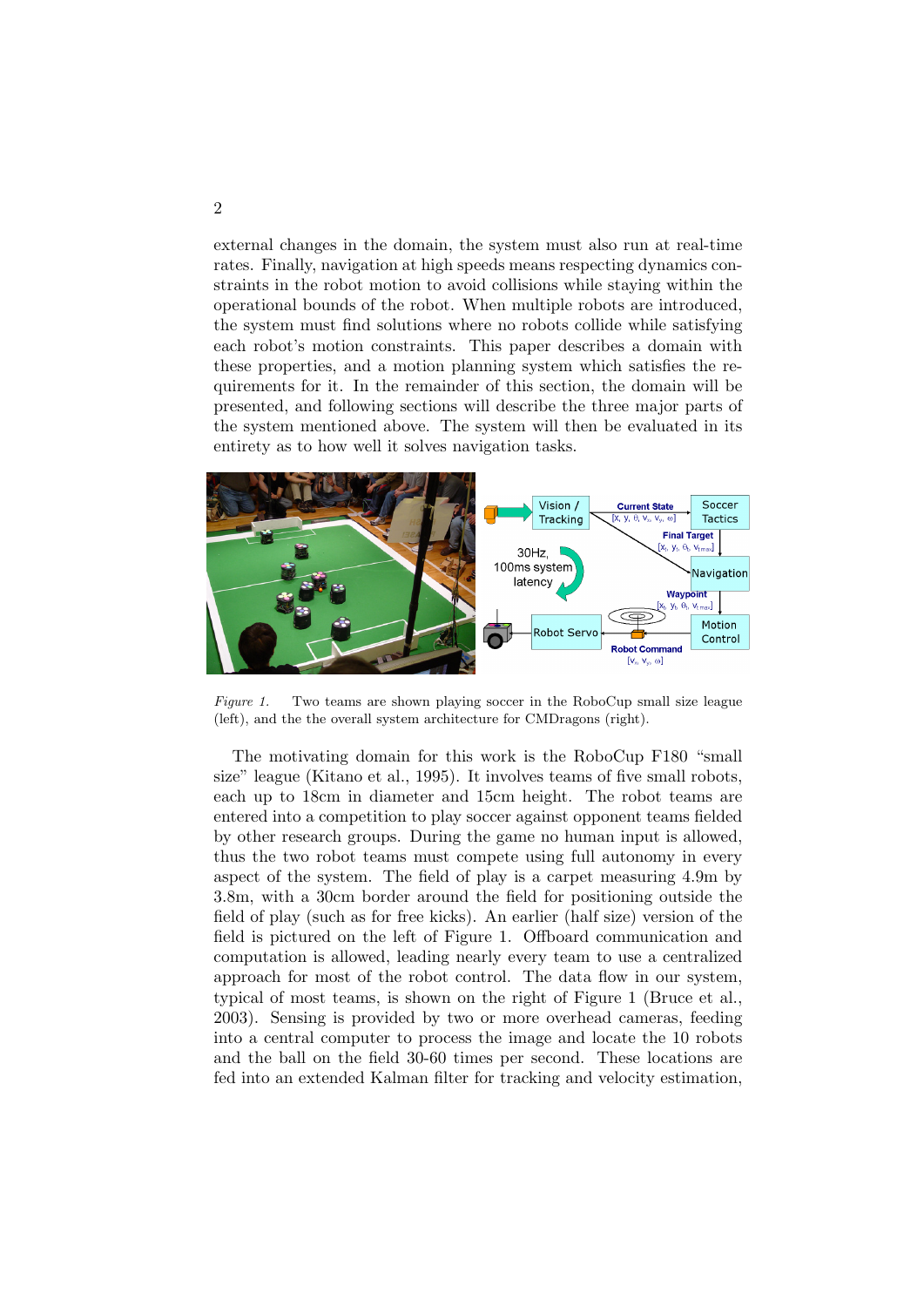and then sent to a "soccer" module which implements the team strategy using various techniques. The soccer system implements most of its actions through a navigation module, which provides path planning, obstacle avoidance, and motion control. Finally, velocity commands are sent to the robots via a serial radio link. Due to its competitive nature, teams have pushed robotic technology to its limits, with the small robots travelling over  $2m/s$ , accelerations between  $3 - 6m/s^2$ , and kicking the golf ball used in the game at  $4-6m/s$ . Their speeds require every module to run in realtime to minimize latency, while leaving enough computing resources for the other modules to operate. In addition, the algorithms must operate robustly due to the full autonomy requirement.

Navigation is a critical component in the overall system described above, and the one we will focus on in this paper. The system described here is meant as a drop-in replacement for the navigation module used successfully by our team since 2002, and building on experience gained since 1997 working on fast navigation for small high performance robots (Bowling and Veloso, 1999). For our model, we will assume a centralized system, although the interaction required between robots will be minimized which should make decentralization a straightforward extension. It comprises of three critical parts; A path planner, a motion control system, and a velocity space search for safe motions. Although motivated by the specific requirements of the RoboCup domain, it should be of general applicability to domains where several robots must navigate within a closed space where both high performance and safety are desired.

#### 2. Path Planning

For path planning, the navigation system models the environment in 2D, and also ignoring dynamics constraints, which will instead be handled by a later module. The algorithm used is the ERRT extension of the RRT-GoalBias planner (LaValle, 1998; LaValle and James J. Kuffner, 2001). Due to the speed of the algorithm, a new plan can be constructed each control cycle, allowing it to track changes in the dynamic environment without the need for replanning heuristics. A more thorough description of our previous work on ERRT can be found in (Bruce and Veloso, 2002). Since then, a new more efficient implementation has been completed, but the underlying algorithm is the same. It is described here in enough detail to be understood for the evaluations later in the paper.

Rapidly-exploring random trees (RRTs) (LaValle, 1998) employ randomization to explore large state spaces efficiently, and form the basis for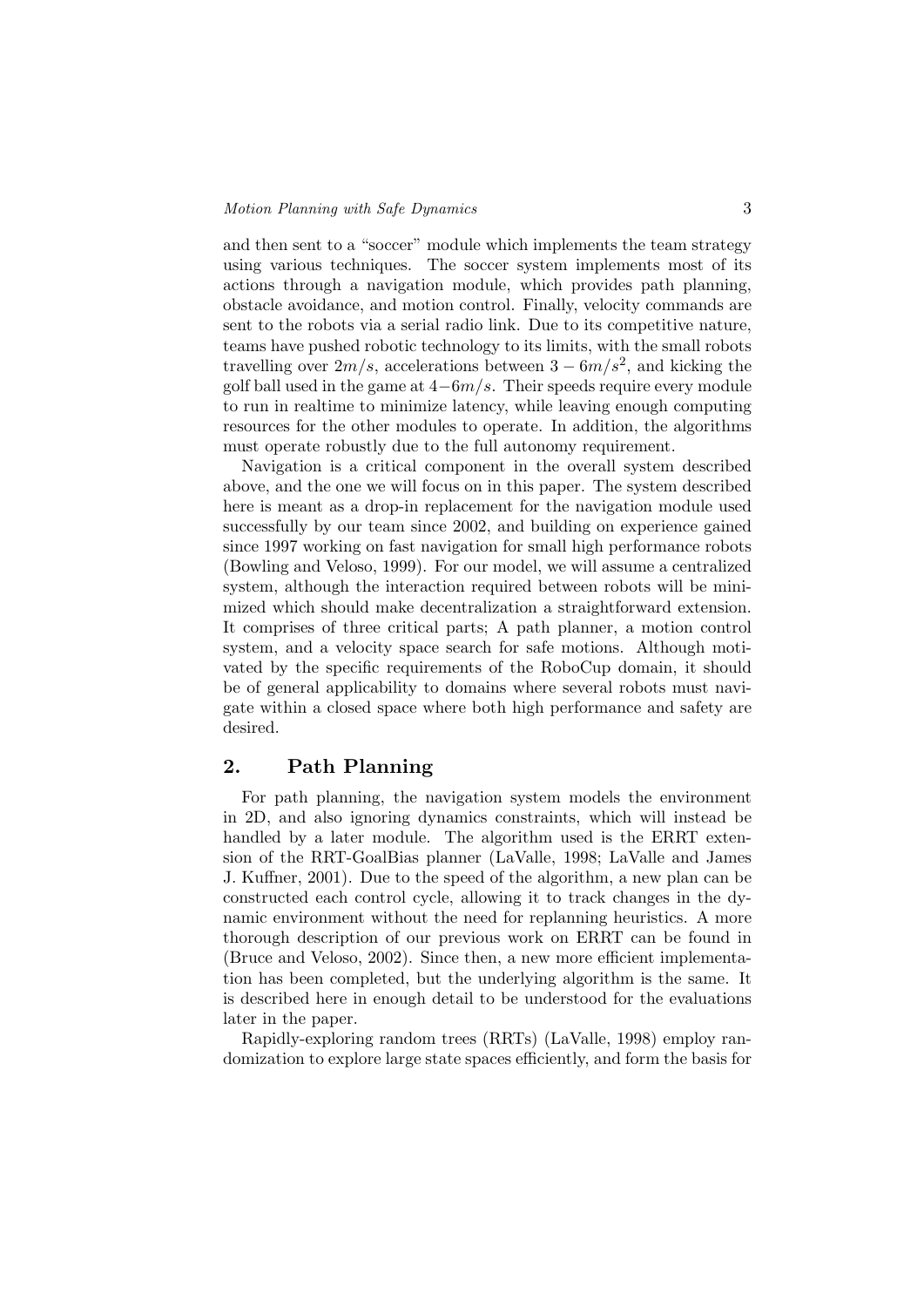a family of probabilistically complete, though non-optimal, kinodynamic path planners (LaValle and James J. Kuffner, 2001). Their strength lies in that they can efficiently find plans in relatively open or high dimensional spaces because they avoid the state explosion that discretization faces. A basic planning algorithm using RRTs is shown in Figure 2, and the steps are as follows: Start with a trivial tree consisting only of the initial configuration. Then iterate: With probability  $p$ , find the nearest point in the current tree and extend it toward the goal g. Extending means adding a new point to the tree that extends from a point in the tree toward g while maintaining whatever motion constraints exist. Alternatively, with probability  $1 - p$ , pick a point x uniformly from the configuration space, find the nearest point in the current tree, and extend it toward x. Thus the tree is built up with a combination of random exploration and biased motion towards the goal configuration.



Figure 2. Example growth of an RRT tree for several steps. Each iteration, a random target is chosen and the closest node in the tree is "extended" toward the target, adding another node to the tree.

To convert the RRT algorithm into a planner, we need two simple additions. One is to restrict the tree to free space, where it will not collide with obstacles. This can be accomplished by only adding nodes for extensions that will not hit obstacles. To make the tree into a planner, we only need to stop once the tree has reached a point sufficiently close to the goal location. Because the root of the tree is the initial position of the robot, tracing up from any leaf gives a valid path through free space between that leaf and the initial position. Thus finding a leaf near the goal is sufficient to solve the planning problem.

Execution Extended RRT (ERRT) adds the notion of a waypoint cache, which is a fixed-size lossy store of nodes from successful plans in previous iterations of the planner. Whenever a plan is found, all nodes along the path are added to the cache with random replacement of previous entries. Then during planning, random targets are now chosen from three sources instead of two. In other words, with probability p it picks the goal, with probability  $q$  it picks a random state from the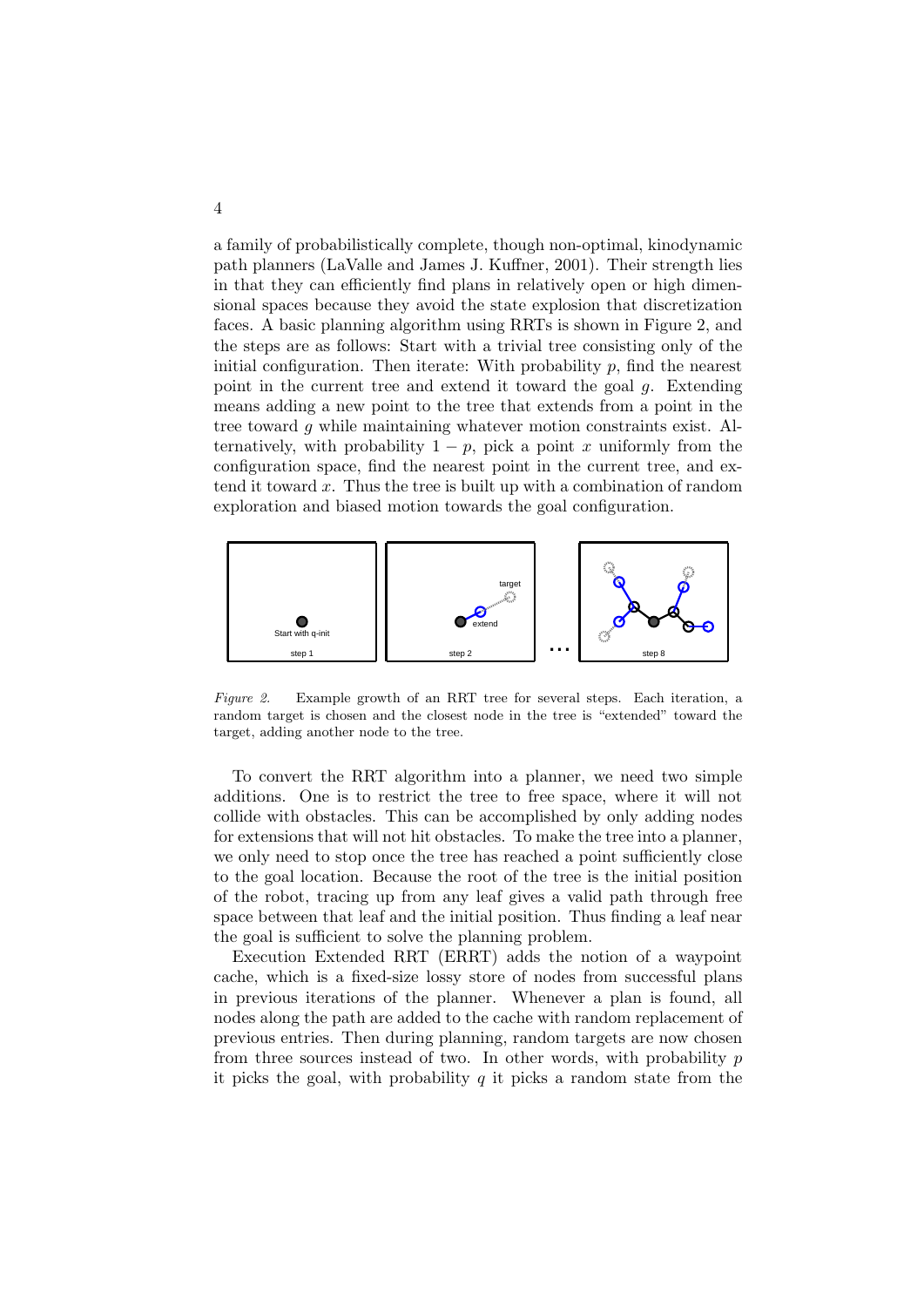waypoint cache, and with the remaining  $1-p-q$  it picks a random state in the environment.

In order to implement ERRT we need an *extend* operator, a distance function between robot states, a distribution for generating random states in the environment, and a way of determining the closest point in a tree to a given target state. Our implementation uses Euclidean distance for the distance function and the uniform distribution for generating random states. The nearest state in the tree is determined using KD-Trees, a common technique for speeding up nearest neighbor queries. Finally the extend operator it simply steps a fixed distance along the path from the current state to the target. For a planner ignoring dynamics, this is the simplest way to guarantee the new state returned is closer to the intermediate target than the parent. Our step size is set to the minimum of the robot's radius and the distance to the randomly chosen target. An image of the planner running in simulation is shown in Figure 3, and a photograph of a real robot controlled by the planner is shown in Figure 4. To simplify input to the motion control, the resulting plan is reduced to a single target point, which is the furthest node along the path that can be reached with a straight line that does not hit obstacles. This simple postprocess smooths out local non-optimalities in the generated plan.



Figure 3. A robot on the left finds a path to a goal on the right using ERRT.

### 3. Motion Control

Once the planner determines a waypoint for the robot to drive to in order to move toward the goal, this target state is fed to the motion con-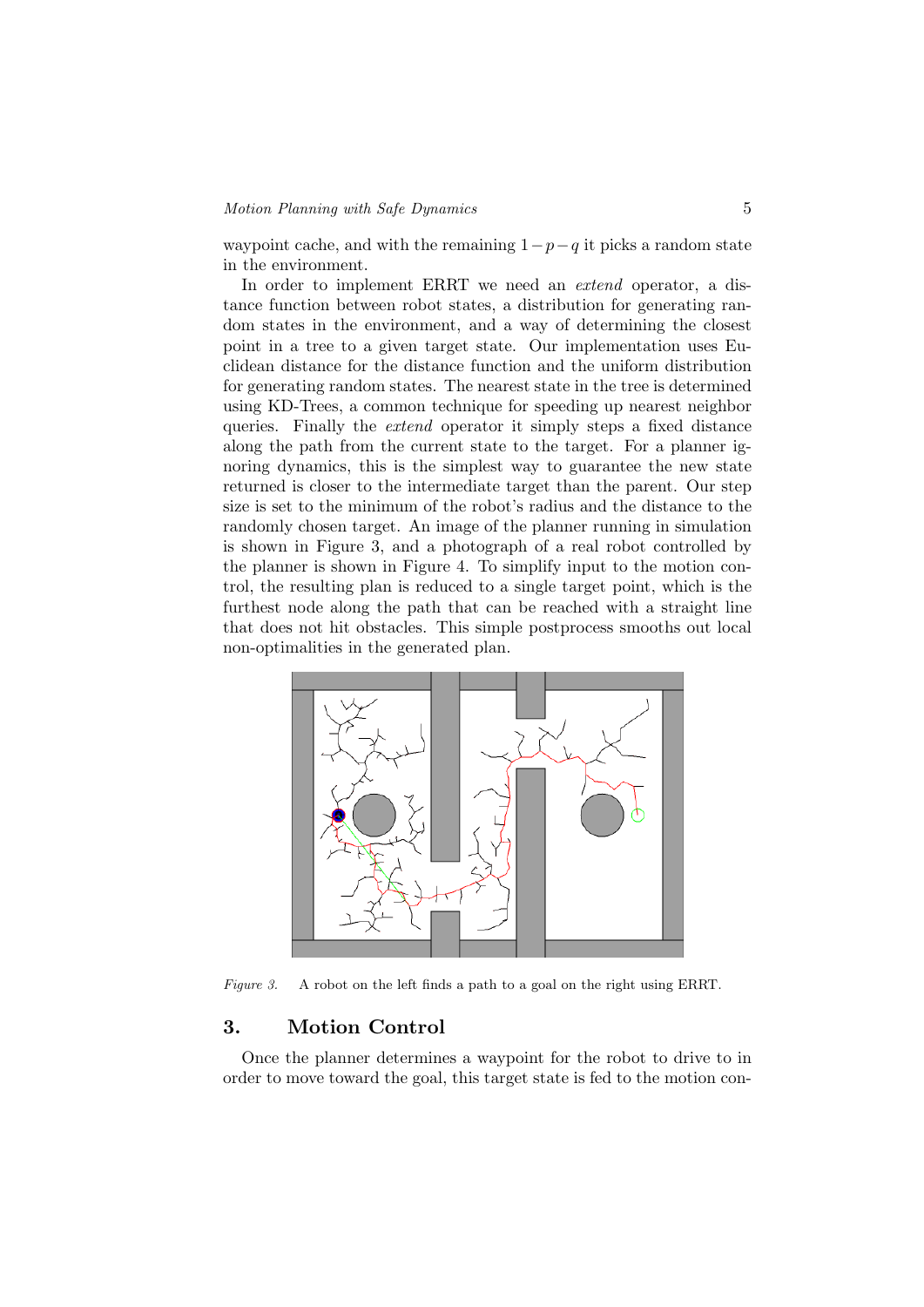

Figure 4. A robot (lower left) navigating at high speed through a field of static obstacles.



Figure 5. Our motion control approach uses trapezoidal velocity profiles. For the 2D case, the problem can decomposed into two 1D problems, one along the difference between the current state and the target state, and the other along its perpendicular.

trol layer. The motion control system is responsible for commanding the robot to reach the target waypoint from its current state, while subject to the physical constraints of the robot. The model we will take for our robot is a three or four wheeled omnidirectional robot, with bounded acceleration and a maximum velocity. The acceleration is bounded by a constant on two independent axes, which models a four-wheeled omnidirectional robot well. In addition, deceleration is a separate constant from acceleration, since braking can often be done more quickly than increasing speed. The approach taken for motion control is the well known trapezoidal velocity profile. In other words, to move along a dimension, the velocity is increased at maximum acceleration until the robot reaches its maximum speed, and then it decelerates at the maximum allowed value to stop at the final destination (Figure 5. The area traced out by the trapezoid is the displacement effected by the robot. For motion in 2D, the problem is decomposed as a 1D motion problem along the axis from the robots' current position to the desired target, and another 1D deceleration perpendicular to that axis.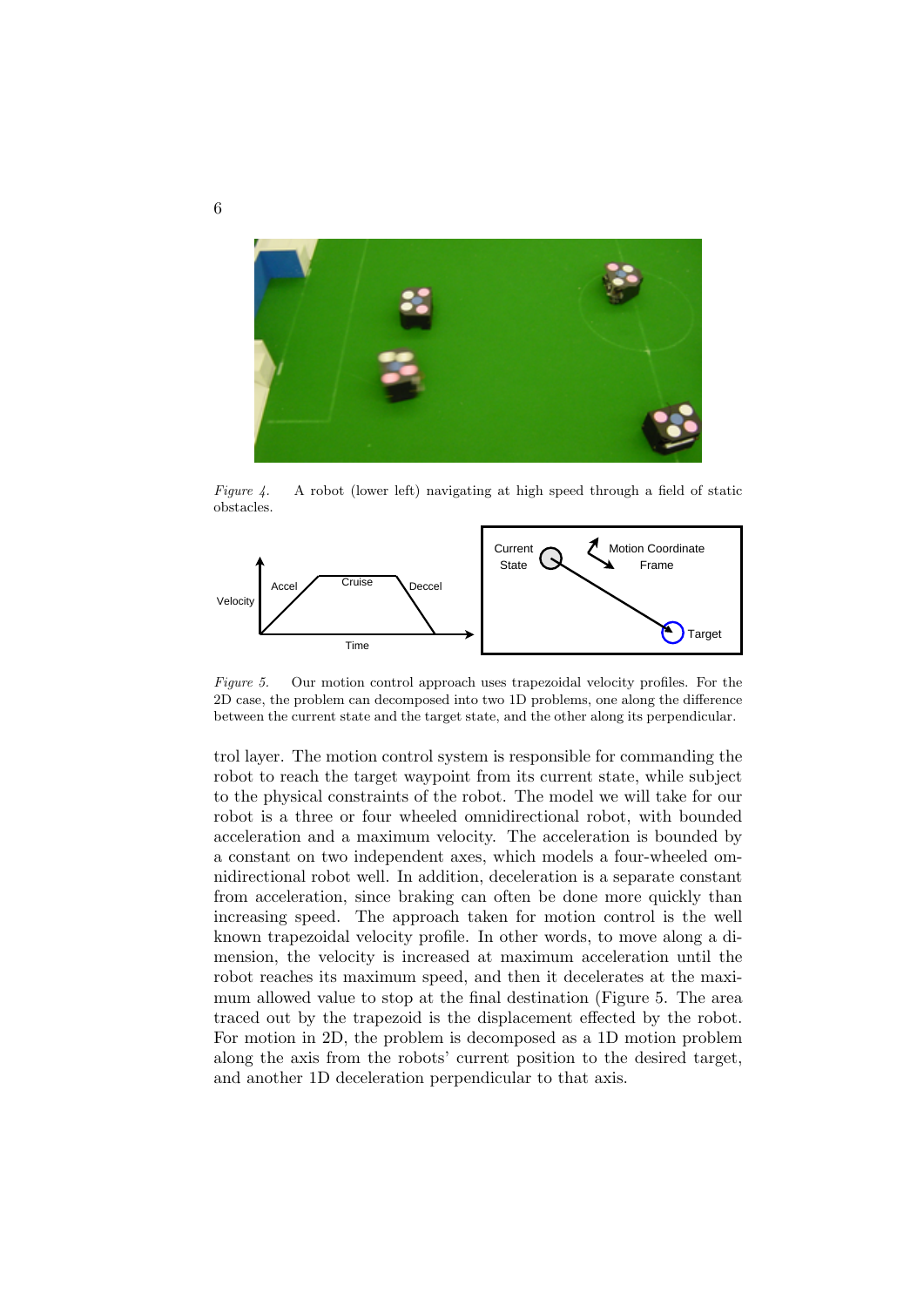While the technique is well known, the implementation focuses on robustness even in the presence of numerical inaccuracies, changing velocity or acceleration constraints, and the inability to send more than one velocity command per cycle. First, for stability in the 2D case, if the initial and target points are close, the coordinate frame becomes degenerate. In that case the last coordinate frame above the distance threshold is used. For the 1D case, the entire velocity profile is constructed before calculating the command, so the behavior over the entire command period  $(1/60 \text{ to } 1/30 \text{ of a second})$  can be represented. The calculation proceeds in the following stages:

- If the current velocity is opposite the difference in positions, decelerate to a complete stop
- Alternatively, if the current velocity will overshoot the target, decelerate to a complete stop
- If the current velocity exceeds the maximum, decelerate to the maximum
- Calculate a triangular velocity profile that will close the gap
- If the peak of the triangular profile exceeds the maximum speed, calculate a trapezoidal velocity profile

Although these rules construct a velocity profile that will reach the target point if nothing impedes the robot, limited bandwidth to the robot servo loop necessitates turning the full profile into a single command for each cycle. The most stable version of generating a command was to simply select the velocity in the profile after one command period has elapsed. Using this method prevents overshoot, but does mean that very small short motions will not be taken (when the entire profile is shorter than a command period). In these cases it may be desirable to switch to a position based servo loop rather than a velocity base servo loop if accurate tracking is desired.

### 4. Velocity Space Safety Search

In the two previous stages in the overall system, the planner ignored dynamics while the motion control ignored obstacles, which has no safety guarantees in preventing collisions between the agent and the world, or between agents. The "Dynamic Window" approach (Fox et al., 1997) is a search method which elegantly solves the first problem of collisions between the robotic agent and the environment. It is a local method, in that only the next velocity command is determined, however it can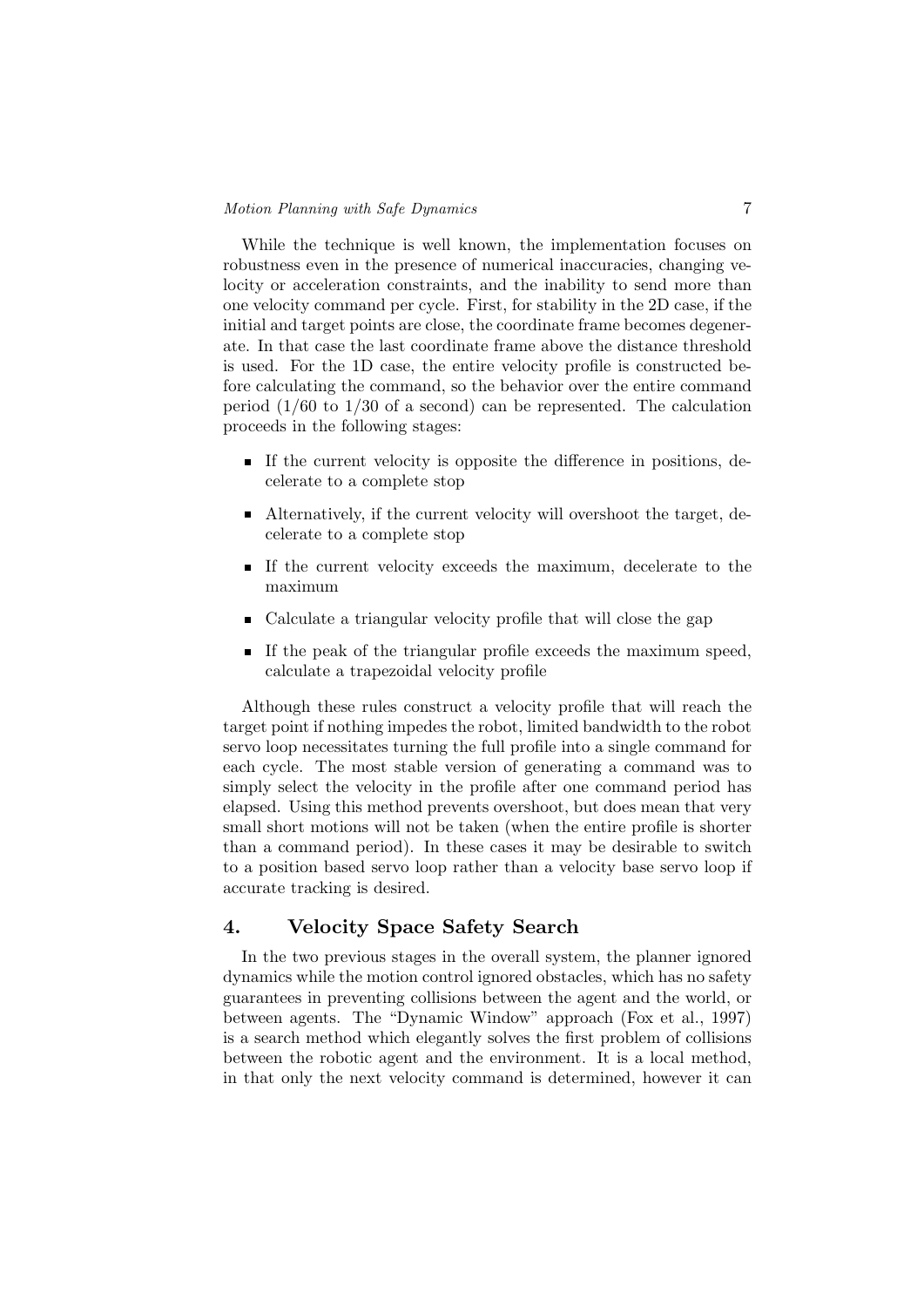

Figure 6. Example environment shown in world space and velocity space.

incorporate non-holonomic constraints, limited accelerations, maximum velocity, and the presence of obstacles into that determination, thus guaranteeing safe motion for a robot. The search space is the velocities of the robot's actuated degrees of freedom. The two developed cases are for synchro-drive robots with a linear velocity and an angular velocity, and for holonomic robots with two linear velocities (Fox et al., 1997; Brock and Khatib, 1999). In both cases, a grid is created for the velocity space, reflecting an evaluation of velocities falling in each cell. First, the obstacles of the environment are considered, by assuming the robot travels at a cell's velocity for one control cycle and then attempts to brake at maximum deceleration while following that same trajectory. If the robot cannot come to a stop before hitting an obstacle along that trajectory, the cell is given an evaluation of zero. Next, due to limited accelerations, velocities are limited to a small window that can be reached within the acceleration limits over the next control cycle (for a holonomic robot this is a rectangle around the current velocities). An example is shown in Figure 6. Finally, the remaining valid velocities are scored using a heuristic distance to the goal. It was used successfully in robots moving up to  $1m/s$  in cluttered office environments with dynamically placed obstacles (Brock and Khatib, 1999).

Our approach first replaces the grid with randomized sampling, with memory of the acceleration chosen in the last frame. Static obstacles are handled in much the same way, by checking if braking at maximum deceleration will avoid hitting obstacles. The ranking of safe velocities is done by choosing the one with the minimum Euclidean distance to the desired velocity given by the motion control. For moving bodies (robots, in this case) we have to measure the minimum distance between two accelerating bodies. The distance can be computed by solving two fourth degree polynomials (one while both robots are decelerating, and the second while one robot has stopped and the other is still trying to stop).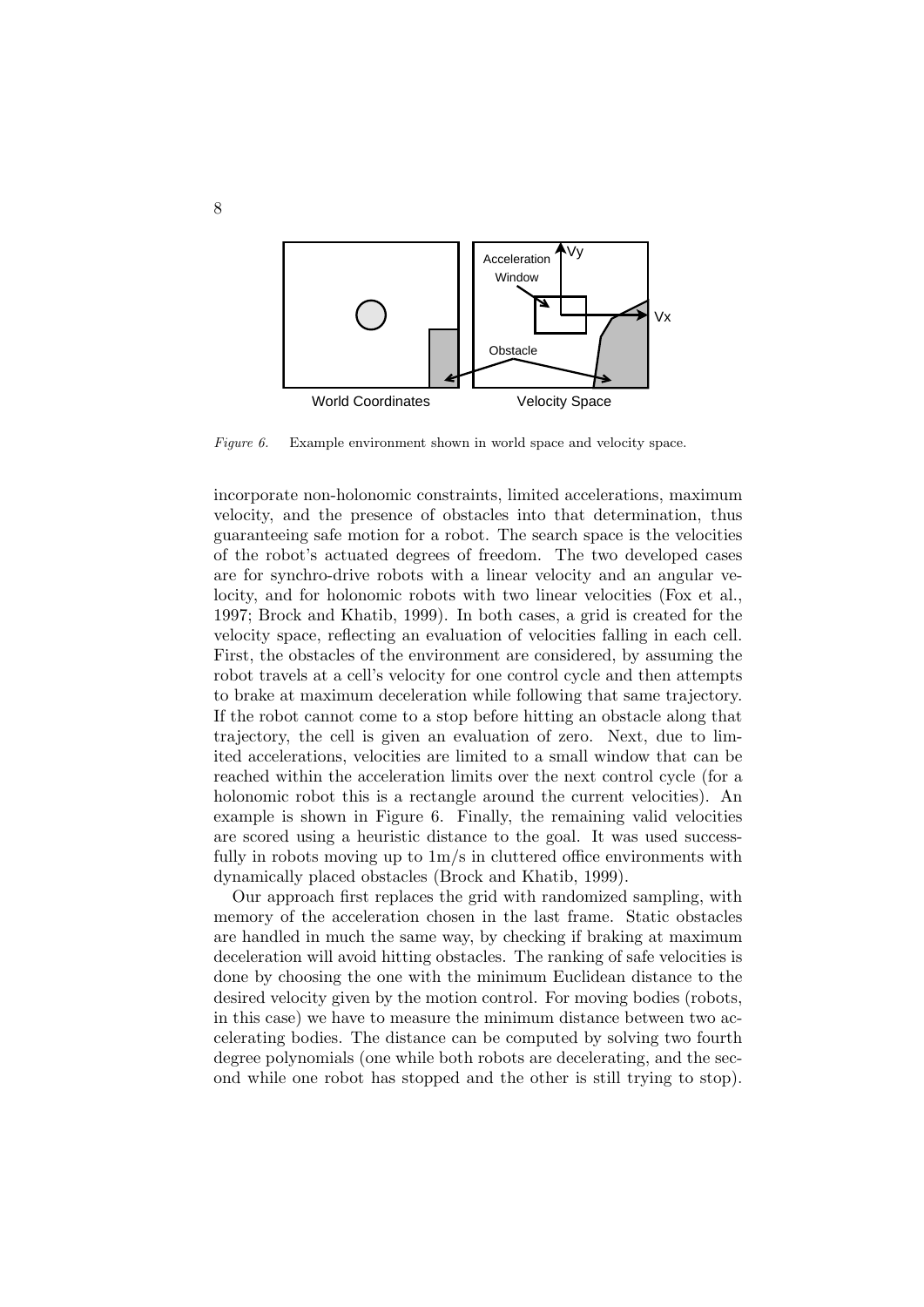For simplicity however we solved the polynomials numerically. Using this primitive, the velocity calculations proceeded as follows. First, all the commands were initialized to be maximum deceleration for stopping. Then as the robots chose velocities in order, they consider only velocities that don't hit an environment obstacle or hit the other robots based on the latest velocity command they have chosen. The first velocity tried is the exact one calculated by motion control. If that velocity is valid (which it normally is), then the sampling stage can be skipped. If it is not found, first the best solution from the last cycle is tried, followed by uniform sampling of accelerations for the next frame. Because the velocities are chosen for one cycle, followed by maximum deceleration, in the next cycle the robots should be safe to default to their maximum deceleration commands. Since this "chaining" assumption always guarantees that deceleration is an option, robots should always be able to stop safely. In reality, numerical issues, the limitations of sampling, and the presence of noise make this perfect-world assumption fail. To deal with this, we can add small margins around the robot, and also rank invalid commands. In the case where no safe velocity can be found, the velocity chosen is the one which minimizes the interpenetration depth with other robots or obstacles. This approach often prevents the robot from hitting anything at all, though it depends on the chance that the other robots involved can choose commands to avoid the collision.

Taken together, the three parts of the navigation system consisting of planner, motion control, and safety search, solve the navigation problem in a highly factored way. That is, they depend only on the current state and expected next command of the other robots. Factored solutions can be preferable to global solutions including all robots degrees of freedom as one planning problem for two reasons. One is that factored solutions tend to be much more efficient, and the second is that they also have bounded communication requirements if the algorithm needs to be distributed among agents. Each robot must know the position and velocity of the other robots, and communicate any command it decides, but it does not need to coordinate at any higher level beyond that.

#### 5. Evaluation and Results

The evaluation environment the same as shown in Figure 3, which matches the size of the RoboCup small size field, but has additional large obstacles with narrow passages in order to increase the likelihood of robot interactions. The 90mm radius robots represent the highest performance robots we have used in RoboCup. Each has a command cycle of  $1/60$  sec, a maximum velocity of  $2m/s$ , acceleration of  $3m/s^2$ ,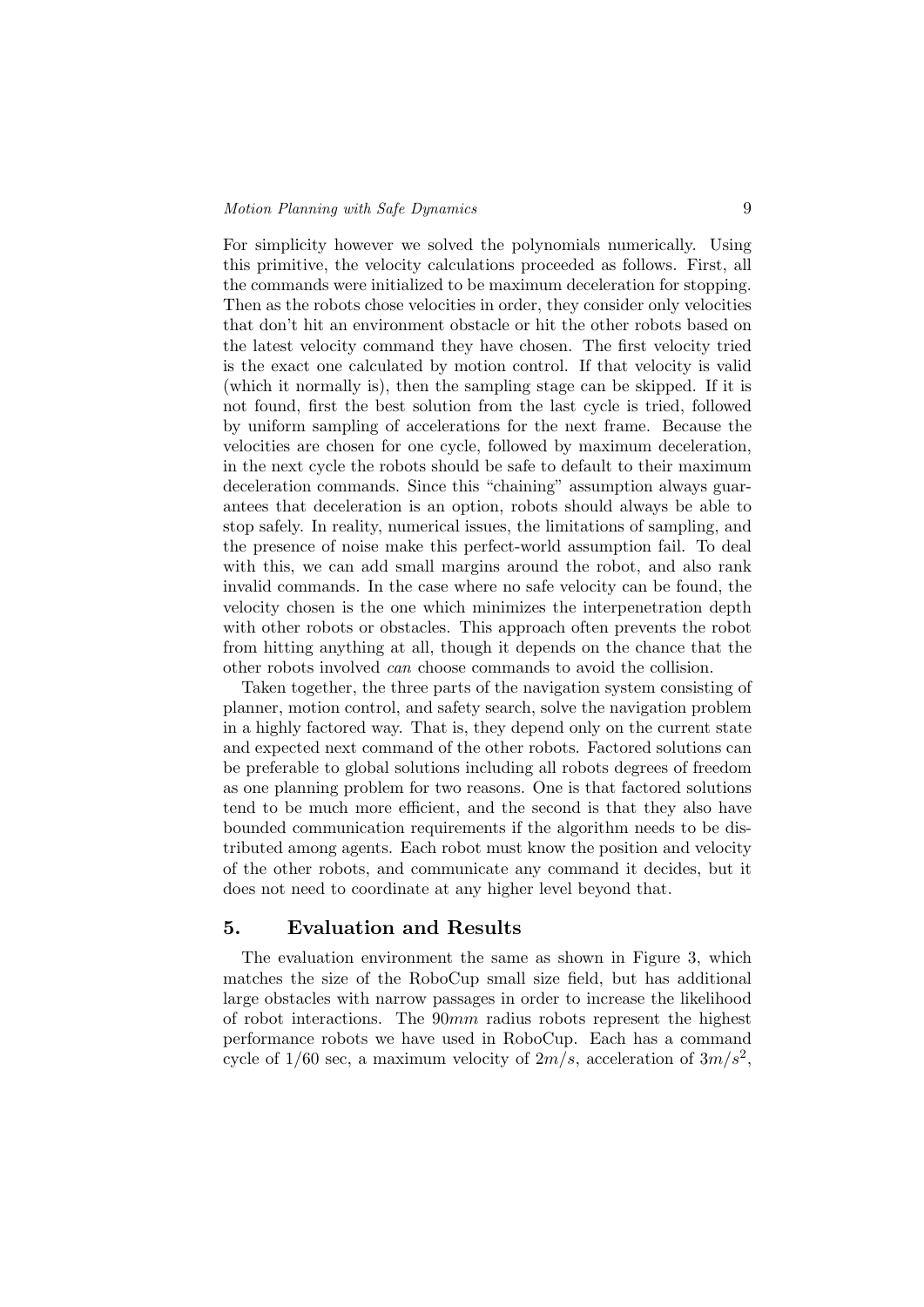

Figure 7. Multiple robots navigating traversals in parallel. The outlined circles and lines extending from the robots represent the chosen command followed by a maximum rate stop.

and deceleration of  $6m/s^2$ . For tests, four robots were given the task of traveling from left to right and back again four times, with each robot having separate goal points separated in the y axis. Because different robots have different path lengths to travel, after a two traversals robots start interacting while trying to move in opposed directions. Figure 7 shows an example situation. The four full traversals of all the robots took about 30 seconds of simulated time.

For the evaluation metric, we chose interpenetration depth multiplied by the time spent in those invalid states. To more closely model a real system, varying amounts of position sensor error were added, so that the robot's reported position was a Gaussian deviate of its actual position. This additive random noise represents vision error from overhead tracking systems. Velocity sensing and action error were not modelled here for simplicity; These errors depend heavily on the specifics of the robot and lack a widely applicable model. First, we compared using planner and motion control but enabling or disabling the safety search. Each data point is the average of 40 runs, representing about 20 minutes of simulated run time. Figure 8 shows the results, where it is clearly evident that the safety search significantly decreases the total interpenetration time. Without the safety search, increasing the vision error makes little difference in the length and depth of collisions. Next, we evaluated the safety search using different margins of  $1 - 4mm$  around the  $90mm$ robots, plotted against increasing vision error (Figure 9. As one would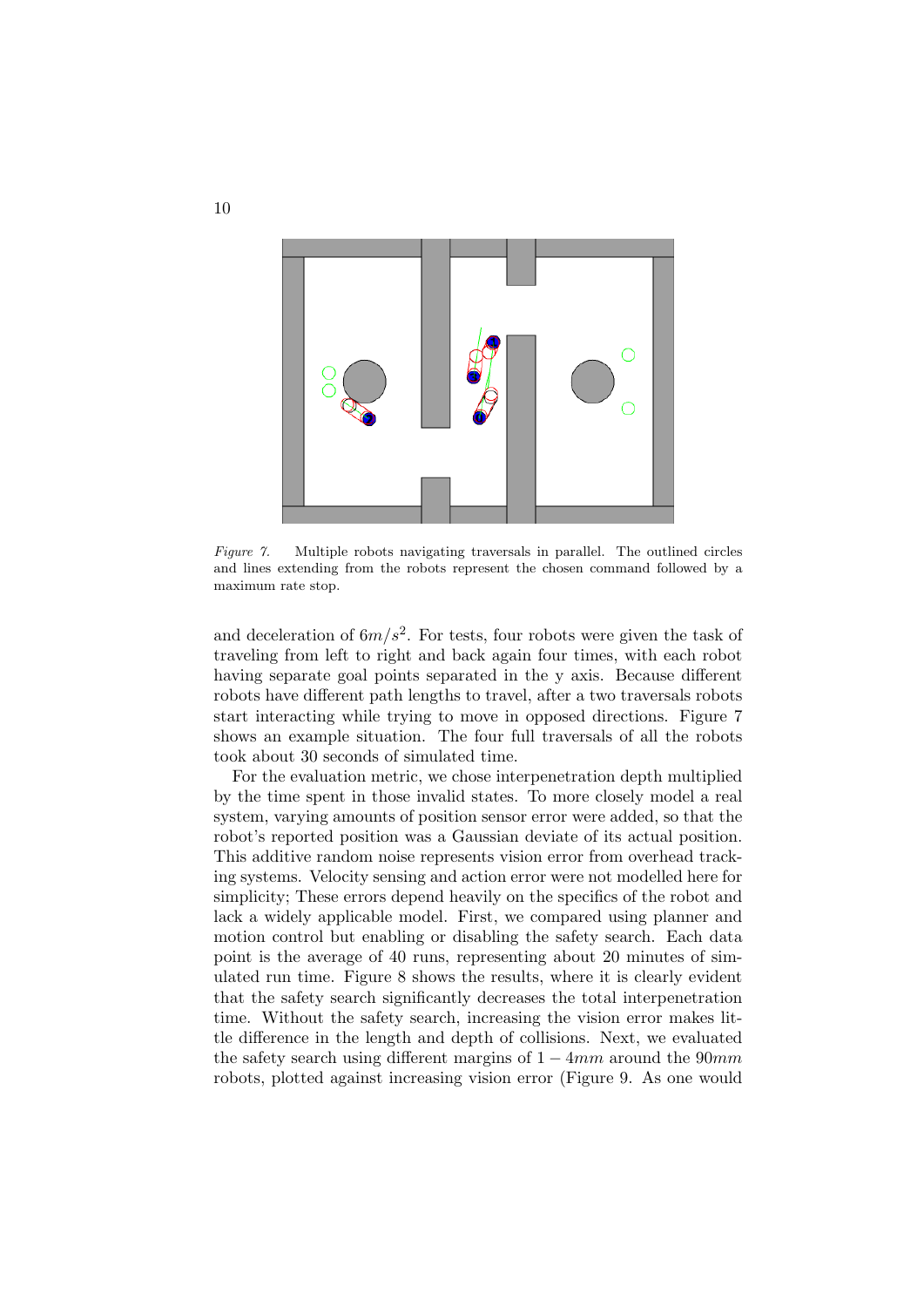expect, with little or no vision error even small margins suffice for no collisions, but as the error increases there is a benefit to higher margins for the safety search, reflecting the uncertainty in the actual position of the robot. As far as running times, the realtime operation of ERRT has been maintained, with a mean time of execution is 0.70ms without the velocity safety search and 0.76ms with it. These reflect the fact that the planning problem is usually easy, and interaction with other robots that require sampling are rare. Focusing on the longer times, the 95% percentiles are 1.96ms and 2.04ms, respectively.



Figure 8. Comparison of navigation with and without safety search. Safety search significantly decreases the metric of interpenetration depth multiplied by time of interpenetration.

# 6. Conclusion

This paper described a navigation system for the real-time control of multiple high performance robots in dynamic domains. Specifically, it addressed the issue of multiple robots operating safely without collisions in a domain with acceleration and velocity constraints. While the current solution is centralized, it does not rely on complex interactions and would rely on minimal communication of relative positions, velocities, and actions to distribute the algorithm. Like most navigation systems however, it makes demands of sensor accuracy that may not yet be practical for multiple distributed robots with only local sensing. Its primary